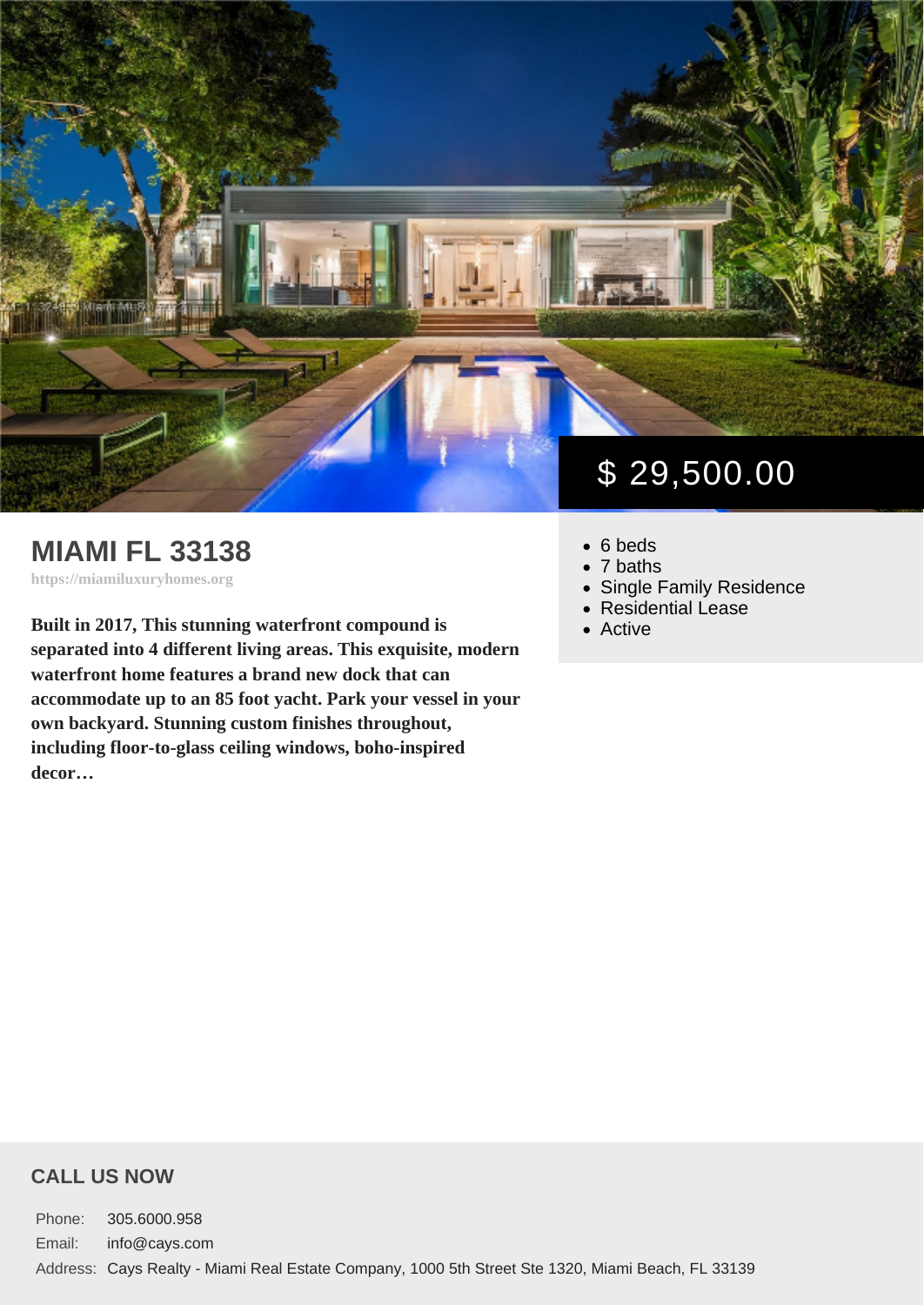### BASIC FACTS

| Date added: 06/08/22              | MLS #: A11113248                     |
|-----------------------------------|--------------------------------------|
| Post Updated: 2022-07-03 02:55:44 | Bedrooms: 6                          |
| Bathrooms: 7                      | Bathrooms Half: 1                    |
| Bathrooms Full: 6                 | Area: 2964 sq ft                     |
| Lot Size Units: Square Feet       | Year built: 2017                     |
| Status: Active                    | <b>Type: Single Family Residence</b> |

#### LOCATION DETAILS

|  | County Or Parish: Miami-Dade County | Zoning Description: 0100 |  |
|--|-------------------------------------|--------------------------|--|
|--|-------------------------------------|--------------------------|--|

### PROPERTY DETAILS

| Lease Term: Less Than 1 Year         | Direction Faces: North                          |
|--------------------------------------|-------------------------------------------------|
| Subdivision Name: HAYNSWORTH VILLAGE | Lot Size Square Feet: 11636 sq ft               |
| Parcel Number: 01-32-08-008-0900     | Road Frontage Type: City Street                 |
| Lot Size Area: 11636                 | Rent Includes: Gardener, Pool, Trash Collection |

## PROPERTY FEATURES

Community Features: Street Lights **Exterior Features:** 

Barbecue,Deck,Fence,Security/High Impact Doors,Lighting,Porch,Patio,Shed

#### CALL US NOW

Phone: 305.6000.958 Email: info@cays.com Address: Cays Realty - Miami Real Estate Company, 1000 5th Street Ste 1320, Miami Beach, FL 33139